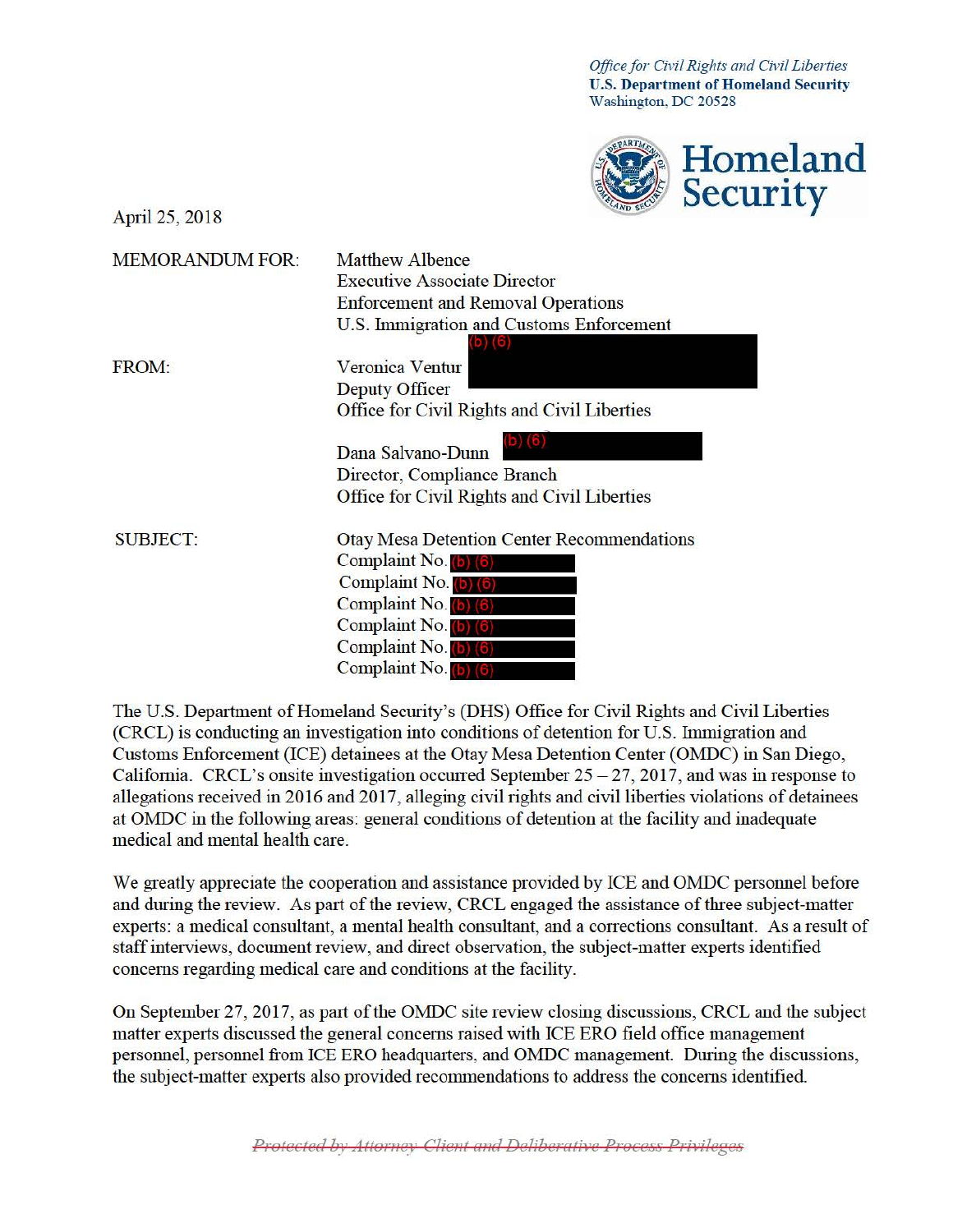Enclosed with this memorandum are the reports prepared by our subject-matter experts.<sup>1</sup> They have been divided into priority and non-priority recommendations. Priority recommendations are listed in the body of this memorandum, and CRCL requests that ICE formally concur or non-concur with these recommendations and provide an implementation plan for all accepted recommendations. Non-priority recommendations are contained in a separate attachment to this memorandum. Although CRCL is not requesting formal responses to the nonpriority recommendations, we encourage ICE to consider and implement these recommendations to the fullest extent possible.

With this memorandum, and consistent with our standard practice, we also request that you indicate to us whether ICE concurs with the recommendations made below, and ask you to provide an action plan within 60 days.

## Medical

CRCL's medical expert made the following priority recommendations regarding medical care at OMDC:

- 1. (b)  $(5)$
- 2. According to the Health Care Staffing Plan, 50 health care positions at OMDC are staffed through a contracting company, Ingenesis. Many of these positions are vacant. For example, six of the 21 Registered Nurse positions, and four of the 10 Licensed Practical Nurse and Licensed Vocational Nurse positions were not filled. This staffing shortage has caused delays and record keeping inadequacies. OMDC should take steps to ensure these vacant positions are filled. (PBNDS 2011 Medical Care 4.3 V.B)

## Mental Health

CRCL's mental health expert made the following priority recommendations related to mental health care at OMDC:

3. Analysis of the levels of care revealed service gaps in the Medical Housing Units (MHUs) and in the Safety Cells. OMDC places detainees in these specialized units and provides periodic mental health assessments of detainee's functional capacity and suicidality, but this does not constitute appropriate mental health treatment. Structured and individualized treatment programs and interventions are needed for detainees who have been placed in these intermediate and acute care units. ICE/OMDC should improve care by developing these

<sup>&</sup>lt;sup>1</sup> In general, CRCL's experts relied on the applicable 2011 Performance Based National Detention Standards (PBNDS 2011) and related professional standards in conducting their work and preparing their reports and recommendations. Some of their analysis or recommendations, however, may be based on constitutional or statutory requirements that exceed the detention or professional standards.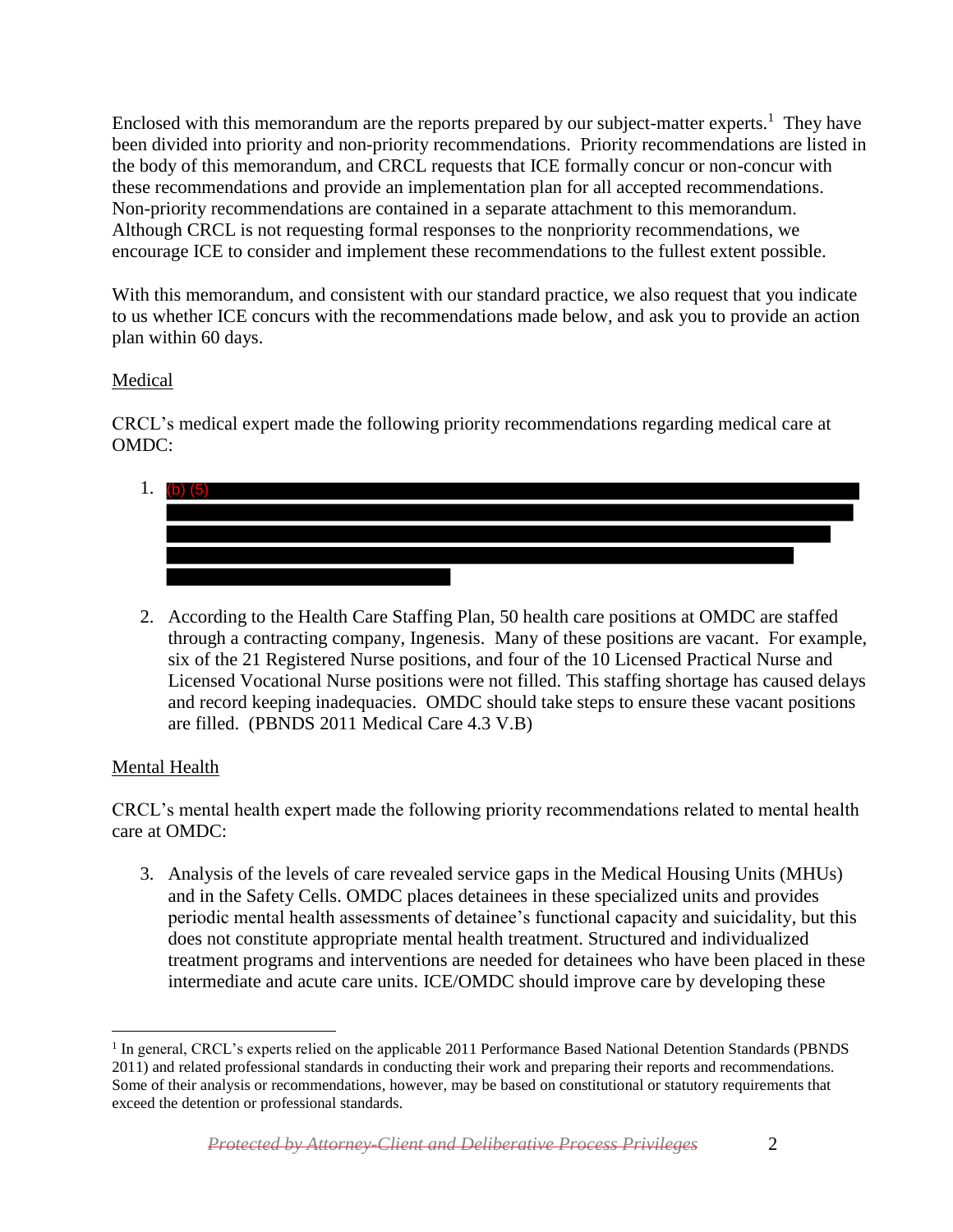structured and individualized treatment programs and interventions. (PBNDS-2011 4.3 II. 1 and V. A)



5. Required monthly psychiatric follow-up sessions with detainees being treated with psychotropic medication were occurring sporadically. Follow-up sessions need to occur "at least once a month to ensure proper treatment and dosage." and Quality Improvement studies should be utilized to determine the scope and etiology of this problem (i.e., the use of telepsychiatry due to a psychiatry vacancy and/or a new a relatively new psychiatrist learning the procedures) and to develop strategies to solve it. (PBNDS-2011 4.3 V.A; 4.3 V.M; and 4.3 V. N4)





7. The behavioral health records of all detainees being treated with psychotropic medication should contain signed and dated informed consent which describes the medication's side effects. OMDC should review behavioral health records to ensure this information is included and instruct mental health staff to include this information in the future. (PBNDS-2011 4.3 II. 24 and V. D)

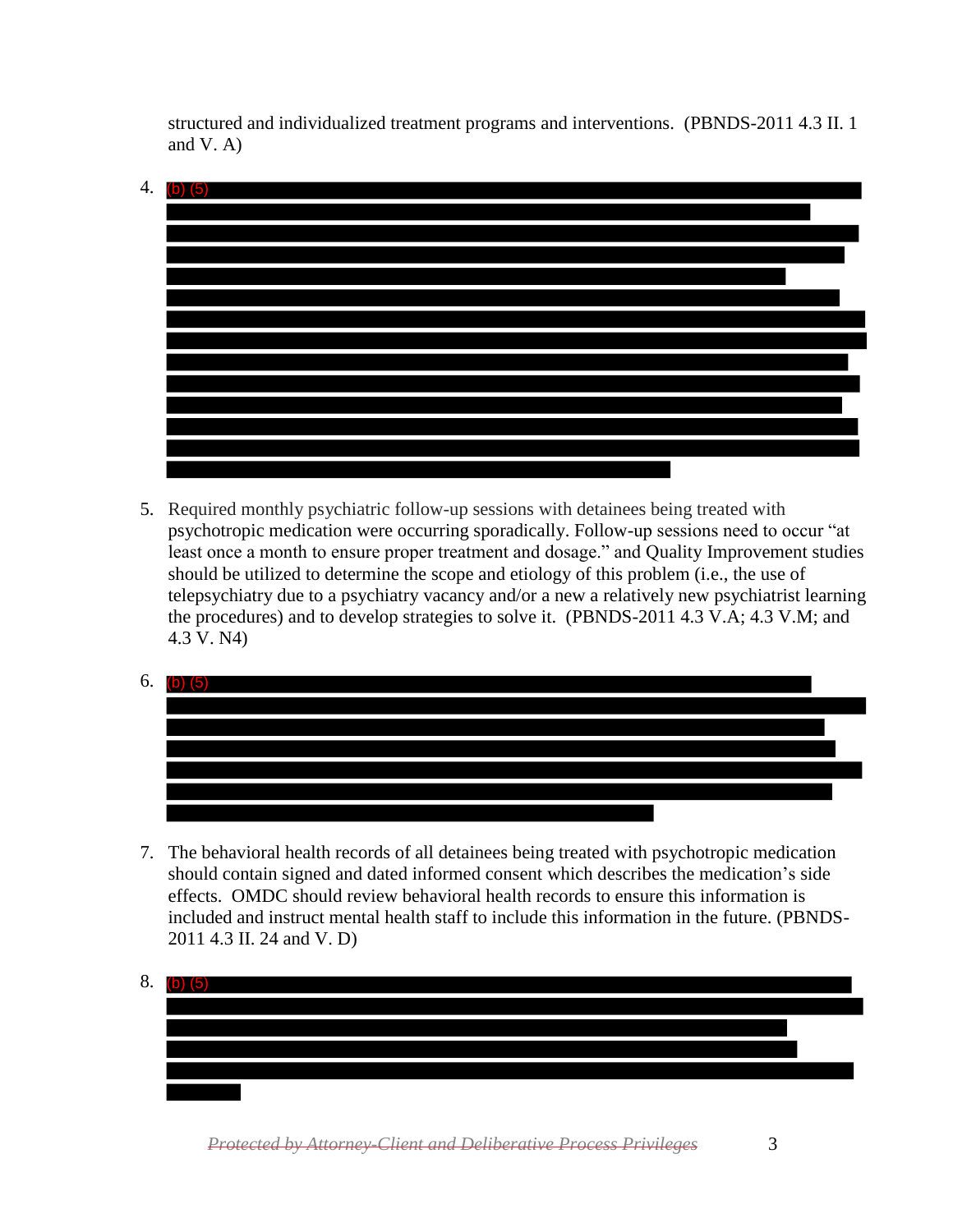9. Mental health "treatment plans" at OMDC were generic, generally not individualized, and minimally related to any mental health treatment provided to the detainee. Treatment plans should be meaningful "plans of action" developed by a multidisciplinary treatment team which includes the detainee. OMDC should develop mental health treatment plans and provide training on the development of useful treatment plans. The specific treatment plans may be in any format, as-long-as they contain all required elements, (i.e., 1. signatures from a multidisciplinary team; 2. a diagnosis; and 3. a list of a) strengths, b) weaknesses, c) problems, d) objectives which are targets used to measure progress of the treatment, e) behavioral and measurable goals which are tied to the problems, and f) coordinated interventions which answer the question, "Who does what, when?") Specific stand-alone treatment plan forms are preferable to Subjective, Objective, Assessment, and Plan (SOAP) notes since they facilitate the development of a comprehensive plan which is easily identifiable, enhancing the likelihood of a "continuity of care.

Additionally, OMDC should facilitate the development and utilization of meaningful treatment plans, the Mental Health Director/designee construct an audit tool, which could be used to annually audit a sample of treatment plans. (PBNDS-2011 4.3 II. 8 and V. N-4)



12. Because of the deprivations and restrictions placed on detainees in Safety Cells, (i.e., no hot meals, no personal property, no toilet aside from a hole in the floor, no clothing aside from a suicide resistant garment, and no privacy) and because of high re-admission rates, lengthy stays, and a perception that detainees are being punished and humiliated when admitted to a Safety Cell, OMDC should develop an enhanced oversight procedure. This procedure should consist of developing and maintaining logs to determine: the number of detainees who have multiple readmissions; the time intervals between admissions; the names of the providers placing detainees in safety cells; the range and average number of readmissions; the average length of stay; and the clinical characteristics of outliers. The information obtained from these logs should be used to improve OMDC's crisis stabilization services.

*Protected by Attorney-Client and Deliberative Process Privileges* 4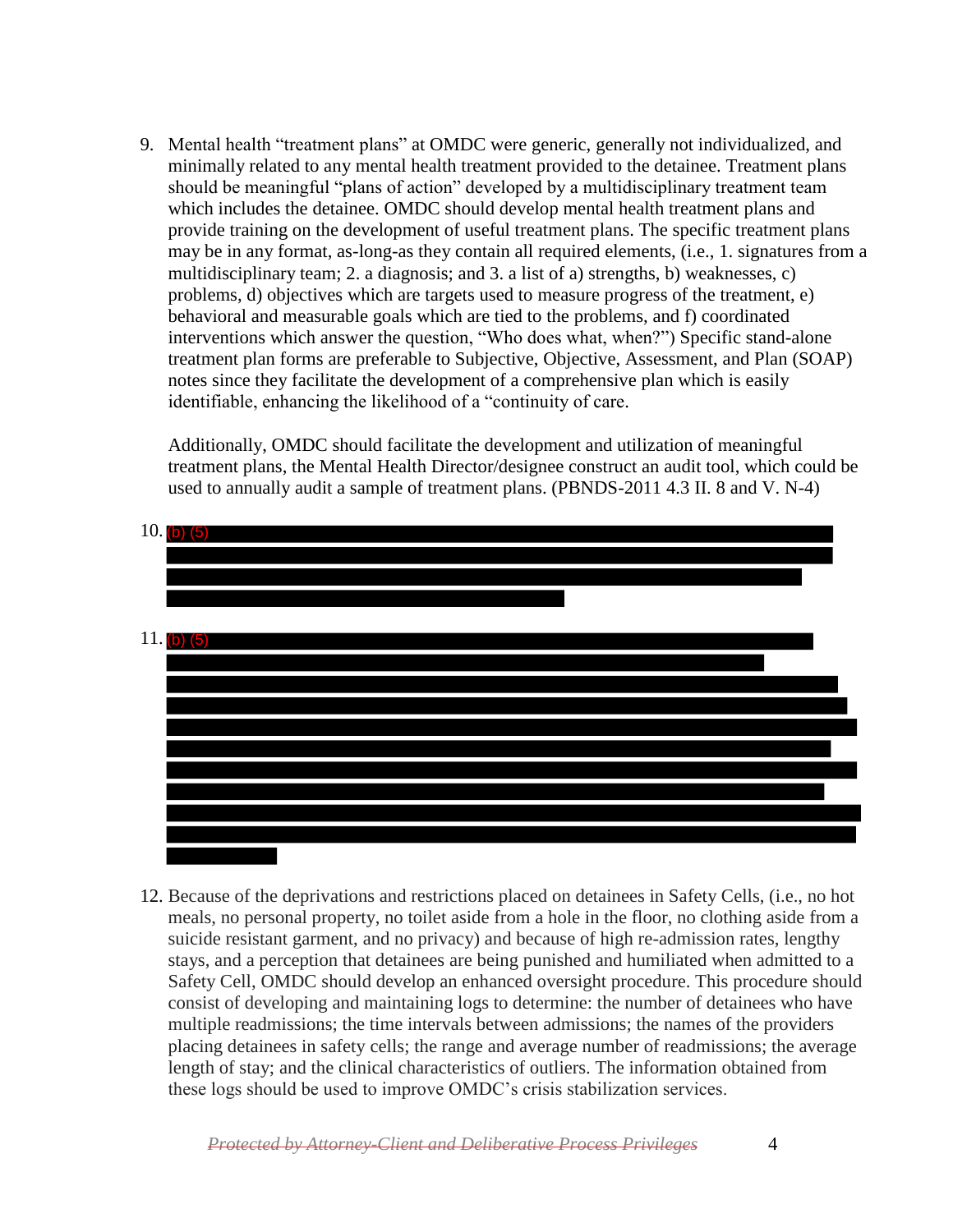Additionally, clinicians should be instructed to use the treatment plan to document their understanding of why a detainee is not improving, what new strategies might be used for stabilization, and when a detainee needs to be sent to a facility that can provide a higher level of care. Without such documentation, Safety Cells can be perceived as tools of punishment and retribution rather than as methods of treatment. (PBNDS 2011 4.6 V. F and CCA 2016 Suicide Prevention Guide)

## **Corrections**

CRCL's corrections expert made the following priority recommendations related to general conditions of detention at OMDC:

13. Grievance forms were not available in the housing units in Spanish. CRCL recommends that the Spanish grievance forms be distributed to the housing units and made available to the LEP population. (PBNDS 2011 6.2, II.,10)

The complete expert reports and recommendations are contained in the enclosed expert reports.

It is CRCL's statutory role to advise department leadership and personnel about civil rights and civil liberties issues, ensuring respect for civil rights and civil liberties in policy decisions and implementation of those decisions. We look forward to working with ICE to determine the best way to resolve these complaints. We request that ICE provide a response to CRCL 60 days whether it concur or non-concur with these recommendations. If you concur, please include an action plan. You can send your response by email. If you have any questions, please contact Policy Advisor (b)  $(6)$  by telephone at  $(b)$   $(6)$  or by email at  $(b)$   $(6)$ 

Copy to:

Nathalie Asher Acting Deputy Executive Associate Director Enforcement and Removal Operations U.S. Immigration and Customs Enforcement

## (b) (6), (b) (7)(C)

Tae Johnson Assistant Director Custody Management Enforcement and Removal Operations U.S. Immigration and Customs Enforcement (b) (6), (b) (7)(C)

Dr. Stewart D. Smith Associate Director ICE Health Service Corps Enforcement and Removal Operations